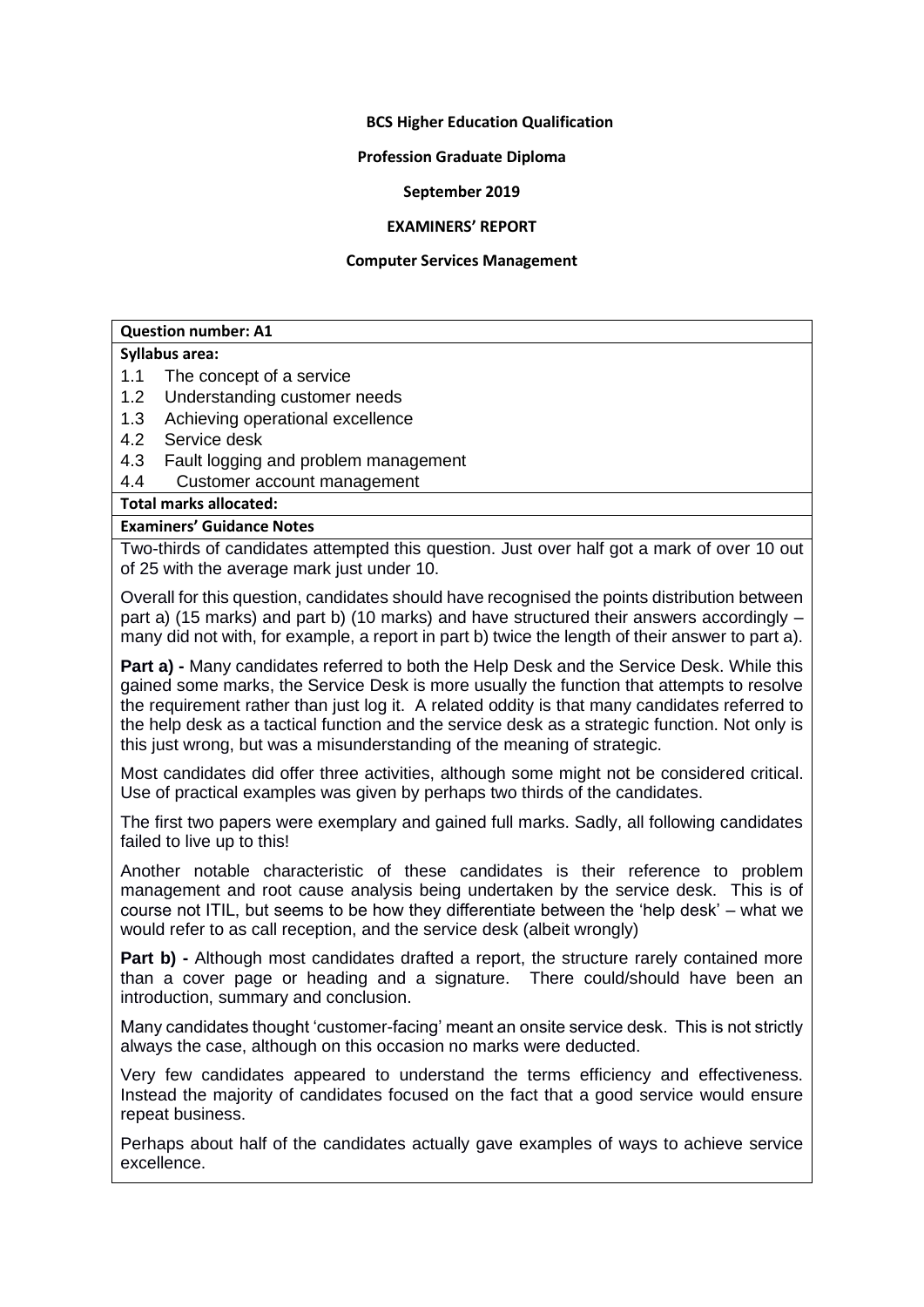### **Question number: A2**

### **Syllabus area:**

- 5. Availability management
- 5.1 Performance measurement
- 5.2 Change management
- 5.3 Configuration management and version control
- 5.4 Resource scheduling

**Total marks allocated: 25**

# **Examiners' Guidance Notes**

# **Examiners' Comments**

Between 40% and 50% of candidates answered this question. This was answered a little better that A1, with an average pass mark of just over 10 out of 25 marks and 56% at or above this score.

**Part a) -** Quite a number of candidates saw the word 'policies' and simply came up with security policies such as Data Protection Act and GDPR – none of which were relevant for this question.

**Part b) -** Very few candidates showed awareness of the difference between effectiveness and efficiency. Some marks (not as many of course) were given for referencing policies related to efficiency in part a) and vice versa.

Surprisingly, very few candidates created an answer in part b) that was in the form of a document for a board (i.e. group of high-ranking managers)

Only the better candidates referenced configuration management, but these were very few.

### **Question number: A3**

# **Syllabus area:**

- 5. Availability management
- 5.2 Change management
- 5.4 Resource scheduling
- 5.7 Shift and team organisation
- 6.1 Monitoring of resource usage

## **Total marks allocated: 25**

# **Examiners' Guidance Notes**

Less than two candidates out of five tackled this question. The proportion getting above 10 out of 25 was the lowest for any question in the examination, but the average mark was the highest. This was because there were exemplary candidates who scored highly, thus pulling the average up.

### **Part a)**

Two or three candidates actually gave exemplary answers, but in the main, the answers were weak, sometimes with little more than three one-line questions.

### **Part b)**

There was usual challenge with 'memorandum'. This needs more than simply an appropriate title, and should include an introduction, conclusions and recommendations.